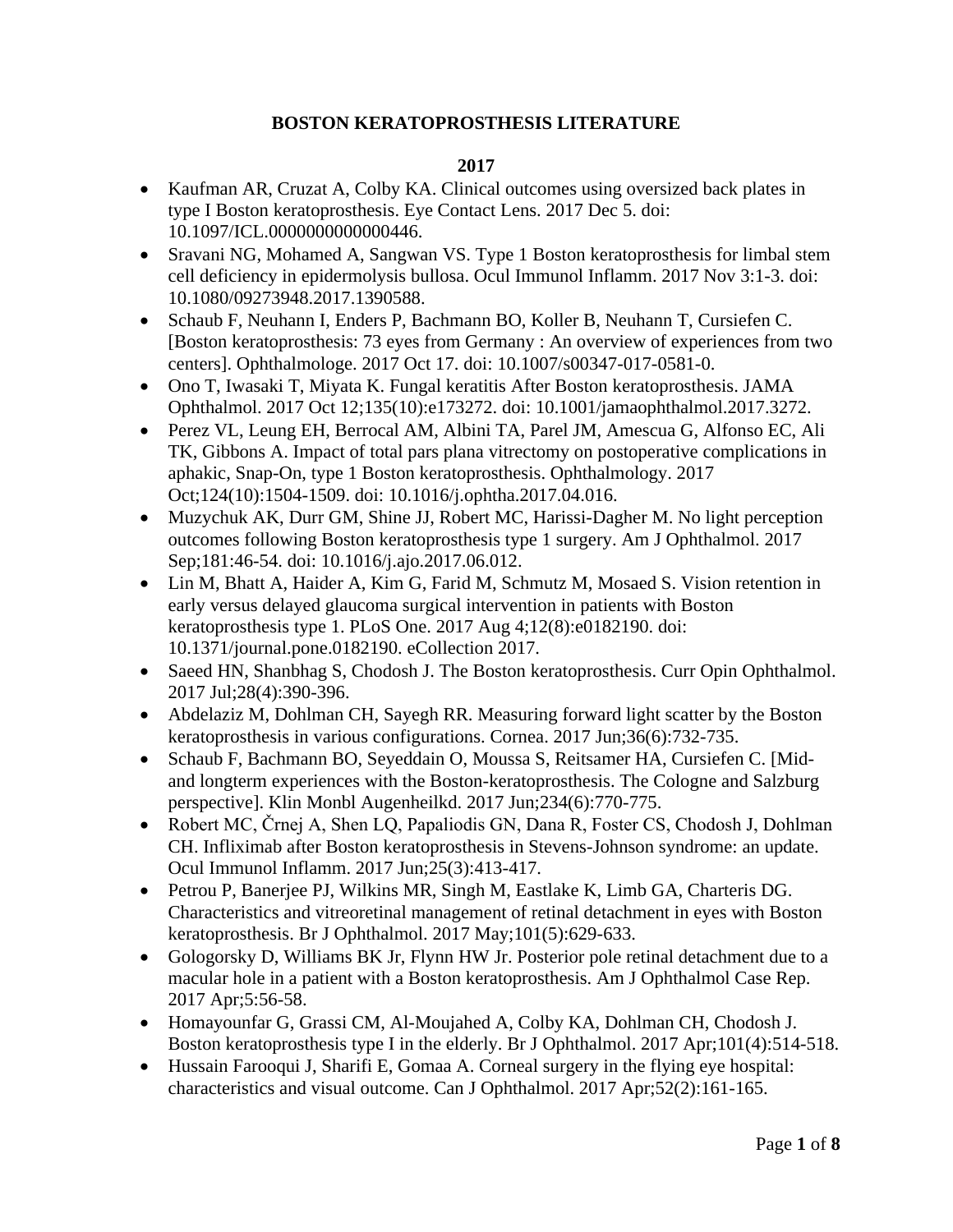- Poon LY, Chodosh J, Vavvas DG, Dohlman CH, Chen TC. Endoscopic cyclophotocoagulation for the treatment of glaucoma in Boston keratoprosthesis type II patient. J Glaucoma. 2017 Apr;26(4):e146-e149.
- Miyata K. Sustainability of anterior segment surgery. Nippon Ganka Gakkai Zasshi. 2017 Mar;121(3):249-91.
- Choi CJ, Stagner AM, Jakobiec FA, Chodosh J, Yoon MK. Eyelid mass in Boston keratoprosthesis type 2. Ophthalmic Plast Reconstr Surg. 2017 Mar/Apr;33(2):e39-e41.
- Vaillancourt L, Papanagnu E, Elfekhfakh M, Fadous R, Harissi-Dagher M. Outcomes of bilateral sequential implantation of the Boston keratoprosthesis type 1. Can J Ophthalmol. 2017 Feb;52(1):80-84.
- Scotto R, Vagge A, Traverso CE. Corneal graft dellen in a patient implanted with a Boston keratoprosthesis type 1. Int Ophthalmol. 2017 Feb;37(1):263-266.
- Baratz KH, Goins KM. The Boston keratoprosthesis: highs and lows of intraocular pressure and outcomes. Ophthalmology. 2017 Jan;124(1):9-11.
- Muzychuk AK, Robert MC, Dao S, Harissi-Dagher M. Boston keratoprosthesis type1: a randomized controlled trial of fresh versus frozen corneal donor carriers with long-term follow-up. Ophthalmology. 2017 Jan;124(1):20-26.
- Lee R, Khoueir Z, Tsikata E, Chodosh J, Dohlman CH, Chen TC. Long-term visual outcomes and complications of Boston keratoprosthesis type II implantation. Ophthalmology. 2017 Jan;124(1):27-35.

- Iyer G, Srinivasan B, Agarwal S, Pattanaik R, Rishi E, Rishi P, Shanmugasundaram S, Natarajan V. Keratoprostheses in silicone oil-filled eyes: long-term outcomes. Br J Ophthalmol. 2018 Jul 18. pii: bjophthalmol-2018-312426.
- Ang M, Man R, Fenwick E, Lamoureux E, Wilkins M. Impact of type I Boston keratoprosthesis implantation on vision-related quality of life. Br J Ophthalmol. 2018 Jul;102(7):878-881.
- Gonzalez-Andrades M, Sharifi R, Islam MM, Divoux T, Haist M, Paschalis EI, Gelfand L, Mamodaly S, Di Cecilia L, Cruzat A, Ulm FJ, Chodosh J, Delori F, Dohlman CH. Improving the practicality and safety of artificial corneas: Pre-assembly and gamma-rays sterilization of the Boston Keratoprosthesis. Ocul Surf. 2018 Jul;16(3):322-330.
- Shanbhag SS, Saeed HN, Paschalis EI, Chodosh J. Boston keratoprosthesis type 1 for limbal stem cell deficiency after severe chemical corneal injury: A systematic review. Ocul Surf. 2018 Jul;16(3):272-281.
- Wang JC, Rudnisky CJ, Belin MW, Ciolino JB; Boston type 1 Keratoprosthesis Study Group. Outcomes of Boston keratoprosthesis type 1 reimplantation: multicentre study results. Can J Ophthalmol. 2018 Jun;53(3):284-290.
- Helms RW, Zhao X, Sayegh RR. Keratoprosthesis decentration and tilt results in degradation in image quality. Cornea. 2018 Jun;37(6):772-777.
- Samarawickrama C, Strouthidis N, Wilkins MR. Boston keratoprosthesis type 1: outcomes of the first 38 cases performed at Moorfields Eye Hospital. Eye (Lond). 2018 Jun;32(6):1087-1092.
- Ali MH, Dikopf MS, Finder AG, Aref AA, Vajaranant T, de la Cruz J, Cortina MS. Assessment of glaucomatous damage after Boston keratoprosthesis implantation based on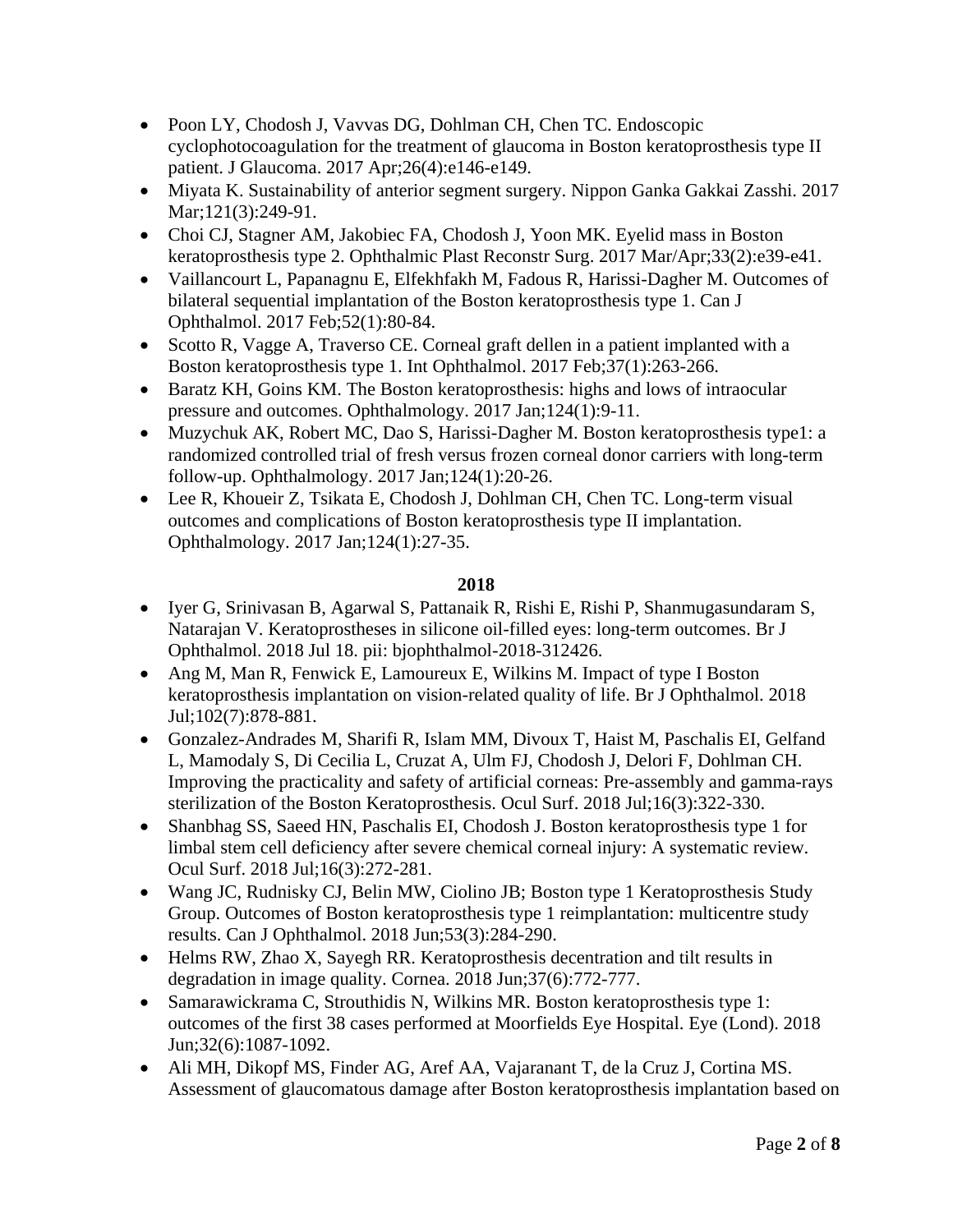digital planimetric quantification of visual fields and optic nerve head imaging. Cornea. 2018 May;37(5):602-608.

- Iyer G, Srinivasan B, Agarwal S, Talele D, Rishi E, Rishi P, Krishnamurthy S, Vijaya L, Subramanian N, Somasundaram S. Keratoprosthesis: Current global scenario and a broad Indian perspective. Indian J Ophthalmol. 2018 May;66(5):620-629.
- Geetha Sravani N, Mohamed A, Sangwan VS. Response to Modabber and Harissi-Dagher's Letter: "Type 1 Boston Keratoprosthesis for Limbal Stem Cell Deficiency in Epidermolysis Bullosa". Ocul Immunol Inflamm. 2018 Apr 12:1.
- Modabber M, Harissi-Dagher M. Letter to the Editor: Type 1 Boston keratoprosthesis for limbal stem cell deficiency in epidermolysis bullosa. Ocul Immunol Inflamm. 2018 Mar 15:1-2.
- Gibbons A, Leung EH, Haddock LJ, Medina CA, Fernandez V, Parel JA, Durkee HA, Amescua G, Alfonso EC, Perez VL. Long-term outcomes of the aphakic snap-on Boston type I keratoprosthesis at the Bascom Palmer Eye Institute. Clin Ophthalmol. 2018 Feb 15;12:331-337.
- Talati RK, Hallak JA, Karas FI, de la Cruz J, Cortina MS. Retroprosthetic membrane formation in Boston keratoprosthesis: a case-control-matched comparison of titanium versus PMMA backplate. Cornea. 2018 Feb;37(2):145-150.
- Fung SSM, Jabbour S, Harissi-Dagher M, Tan RRG, Hamel P, Baig K, Ali A. Visual outcomes and complications of type I Boston keratoprosthesis in children: a retrospective multicenter study and literature review. Ophthalmology. 2018 Feb;125(2):153-160.
- Nowak M, Nowak L, Nowak J, Chaniecki P. [Fixed and temporary keratoprosthesis]. Pol Merkur Lekarski. 2018 Jan 23;44(259):36-40. Review.
- Lim JI, Machen L, Arteaga A, Karas FI, Hyde R, Cao D, Niec M, Vajaranant TS, Cortina MS. Comparison of visual and anatomical outcomes of eyes undergoing type I Boston keratoprosthesis with combination pars plana vitrectomy with eyes without combination vitrectomy. Retina. 2018 Jan 23.
- Silva LD, Santos A, Sousa LB, Allemann N, Oliveira LA. Anterior segment optical coherence tomography findings in type I Boston keratoprosthesis. Arq Bras Oftalmol. 2018 Jan-Feb;81(1):42-46.
- Sun YC, Kam JP, Shen TT. Modified conjunctival flap as a primary procedure for nontraumatic acute corneal perforation. Ci Ji Yi Xue Za Zhi. 2018 Jan-Mar;30(1):24-28.
- Zarei-Ghanavati M, Shalaby Bardan A, Liu C. 'On the capability and nomenclature of the Boston Keratoprosthesis type II'. Eye (Lond). 2018 Jan;32(1):9-10.
- Bouhout S, Robert MC, Deli S, Harissi-Dagher M. Corneal melt after Boston keratoprosthesis: clinical presentation, management, outcomes and risk factor analysis. Ocul Immunol Inflamm. 2018;26(5):693-699.
- Mohamed A, Shah R, Sangwan VS. Boston-keratoprosthesis for idiopathic limbal stem cell deficiency. Ocul Immunol Inflamm. 2018;26(5):689-692.
- Gu J, Zhai J, Liao G, Chen J. Boston Type I Keratoprosthesis implantation following autologous submandibular gland transplantation for end stage ocular surface disorders. Ocul Immunol Inflamm. 2018;26(3):452-455.
- Malhotra C, Jain AK, Aggarwal N. Fungal keratitis and endophthalmitis after implantation of type 1 keratoprosthesis. Oman J Ophthalmol. 2018 Jan-Apr;11(1):62-64.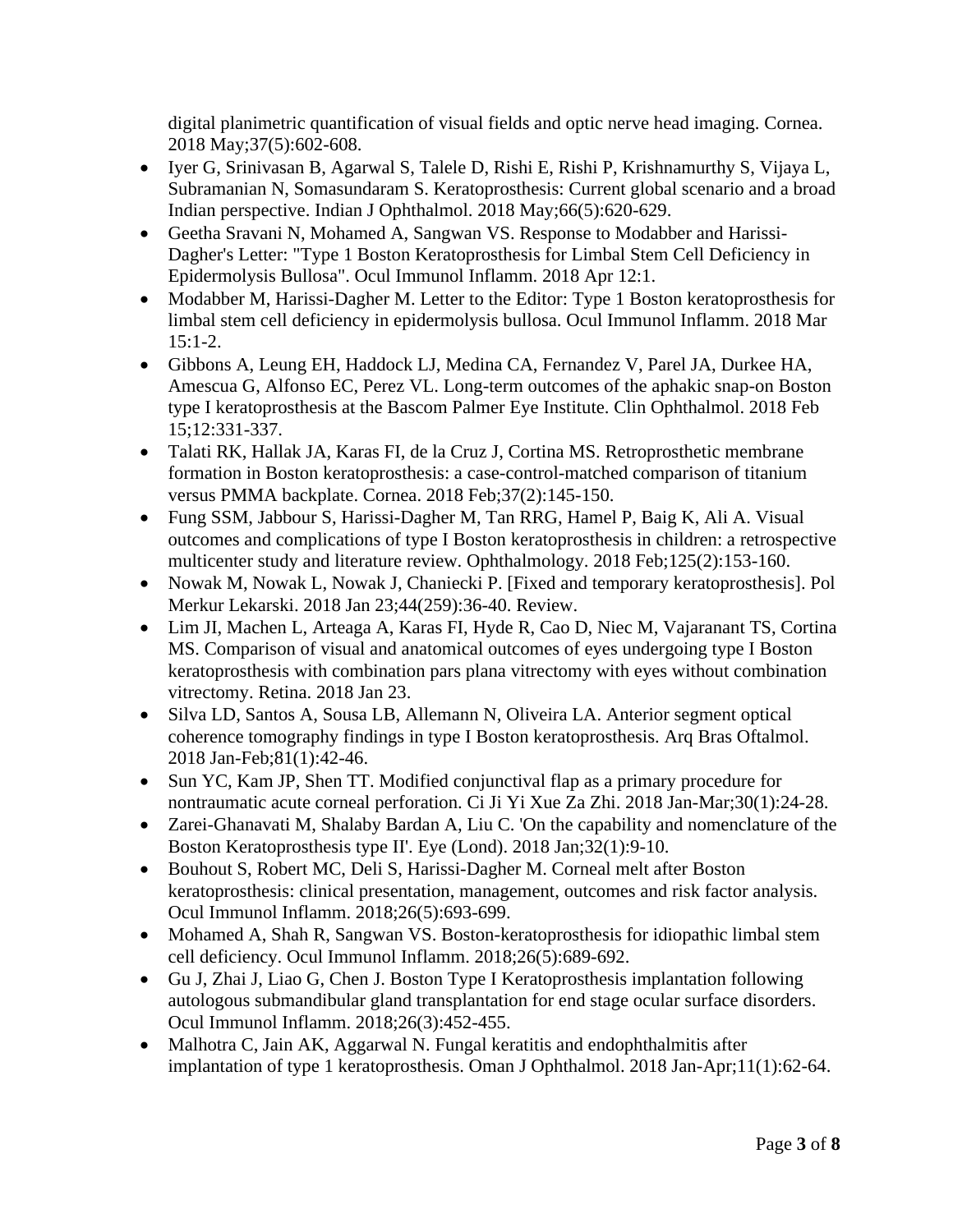• Baltaziak M, Chew HF, Podbielski DW, Ahmed IIK. Glaucoma after corneal replacement. Surv Ophthalmol. 2018 Mar - Apr;63(2):135-148

- Iyer G, Srinivasan B, Agarwal S, Ravindran R, Rishi E, Rishi P, Krishnamoorthy S. Boston Type 2 keratoprosthesis- mid term outcomes from a tertiary eye care centre in India. Ocul Surf. 2019 Jan;17(1):50-54.
- Matthaei M, Bachmann B, Hos D, Siebelmann S, Schaub F, Cursiefen C. [Boston type I keratoprosthesis implantation technique : Video article]. Ophthalmologe. 2019 Jan;116(1):67-72.
- Paschalis EI, Taniguchi EV, Chodosh J, Pasquale LR, Colby K, Dohlman CH, Shen LQ. Blood levels of tumor necrosis factor alpha and its type 2 receptor are elevated in patients with Boston type I keratoprosthesis. Curr Eye Res. 2019 Jan 11:1-8.
- Gao M, Chen Y, Wang J, Wang C. Post-operative outcomes associated with Boston type 1 keratoprosthesis implantation in Northeast China. Exp Ther Med. 2019 Jan;17(1):869- 873.
- Cortina MS, Karas FI, Bouchard C, Aref AA, Djalilian A, Vajaranant TS. Staged ocular fornix reconstruction for glaucoma drainage device under neoconjunctiva at the time of Boston type 1 Keratoprosthesis implantation. Ocul Surf. 2019 Feb 8. pii: S1542- 0124(18)30350-1.
- Enders P, Hall J, Bornhauser M, Mansouri K, Altay L, Schrader S, Dietlein TS, Bachmann BO, Neuhann T, Cursiefen C. Telemetric intraocular pressure monitoring after Boston keratoprosthesis surgery with the Eyemate-IO Sensor: Dynamics in the first year. Am J Ophthalmol. 2019 Mar 5. pii: S0002-9394(19)30084-4.
- Basu S, Serna-Ojeda JC, Senthil S, Pappuru RR, Bagga B, Sangwan V.The auroKPro versus the Boston type I keratoprosthesis: 5-year clinical outcomes in 134 cases of bilateral corneal blindness. Am J Ophthalmol. 2019 Mar 21. pii: S0002-9394(19)30122- 9.
- de la Paz MF, Salvador-Culla B, Charoenrook V, Temprano J, de Toledo JÁ, Grabner G, Michael R, Barraquer RI. Osteo-odonto-, Tibial bone and Boston keratoprosthesis in clinically comparable cases of chemical injury and autoimmune disease.Ocul Surf. 2019 Apr 12. pii: S1542-0124(18)30378-1.
- Karas F, Arteaga A, Barrionuevo P, Cao D, McAnany J, Shorter E, Cortina M. Intraocular light scatter in eyes with the Boston type 1 keratoprosthesis. Cornea. 2019;38  $(1):50-53.$
- [Bakshi](https://pubmed.ncbi.nlm.nih.gov/?term=Bakshi+SK&cauthor_id=30681517) SK, [Paschalis](https://pubmed.ncbi.nlm.nih.gov/?term=Paschalis+EI&cauthor_id=30681517) EI, Graney, J, Chodosh J. Lucia and beyond: development of an affordable keratoprosthesis. Cornea. 2019;38(4):492-497.
- [Nascimento E Silva](https://pubmed.ncbi.nlm.nih.gov/?term=Nascimento+E+Silva+R&cauthor_id=31247168) R, [Shen](https://pubmed.ncbi.nlm.nih.gov/?term=Shen+LQ&cauthor_id=31247168) LQ, [Chiou](https://pubmed.ncbi.nlm.nih.gov/?term=Chiou+CA&cauthor_id=31247168) CA, Shanbhag SS, Paschalis EI, Pasquale LR, Colby KA, Dohlman CH, Chodosh J, Alves MR. Glaucoma management in patients with aniridia and Boston type 1 keratoprosthesis. Am J Ophthalmol. 2019; 207:258-267.
- [Moshiri](https://pubmed.ncbi.nlm.nih.gov/?term=Moshiri+A&cauthor_id=31232746) A, [Safi](https://pubmed.ncbi.nlm.nih.gov/?term=Safi+M&cauthor_id=31232746) M, [Morse](https://pubmed.ncbi.nlm.nih.gov/?term=Morse+LS&cauthor_id=31232746) LS, [Tang](https://pubmed.ncbi.nlm.nih.gov/?term=Tang+VD&cauthor_id=31232746) VD, [Yiu](https://pubmed.ncbi.nlm.nih.gov/?term=Yiu+G&cauthor_id=31232746) G, [Park](https://pubmed.ncbi.nlm.nih.gov/?term=Park+SS&cauthor_id=31232746) SS, [Schwab](https://pubmed.ncbi.nlm.nih.gov/?term=Schwab+I&cauthor_id=31232746) I, [Li](https://pubmed.ncbi.nlm.nih.gov/?term=Li+J&cauthor_id=31232746) J, [Mannis](https://pubmed.ncbi.nlm.nih.gov/?term=Mannis+MJ&cauthor_id=31232746) MJ. Posterior segment complications and impact on long-term visual outcomes in eyes with a type 1 Boston keratoprosthesis. Cornea. 2019; 38(9):1111-1116.
- [Priddy](https://pubmed.ncbi.nlm.nih.gov/?term=Priddy+J&cauthor_id=31403526) J, Bardan AS, [Tawfik](https://pubmed.ncbi.nlm.nih.gov/?term=Tawfik+HS&cauthor_id=31403526) HS, Liu C. Systematic review and meta-analysis of the medium- and long-term outcomes of the Boston type 1 keratoprosthesis. Cornea 2019; 38(11):1465-1473.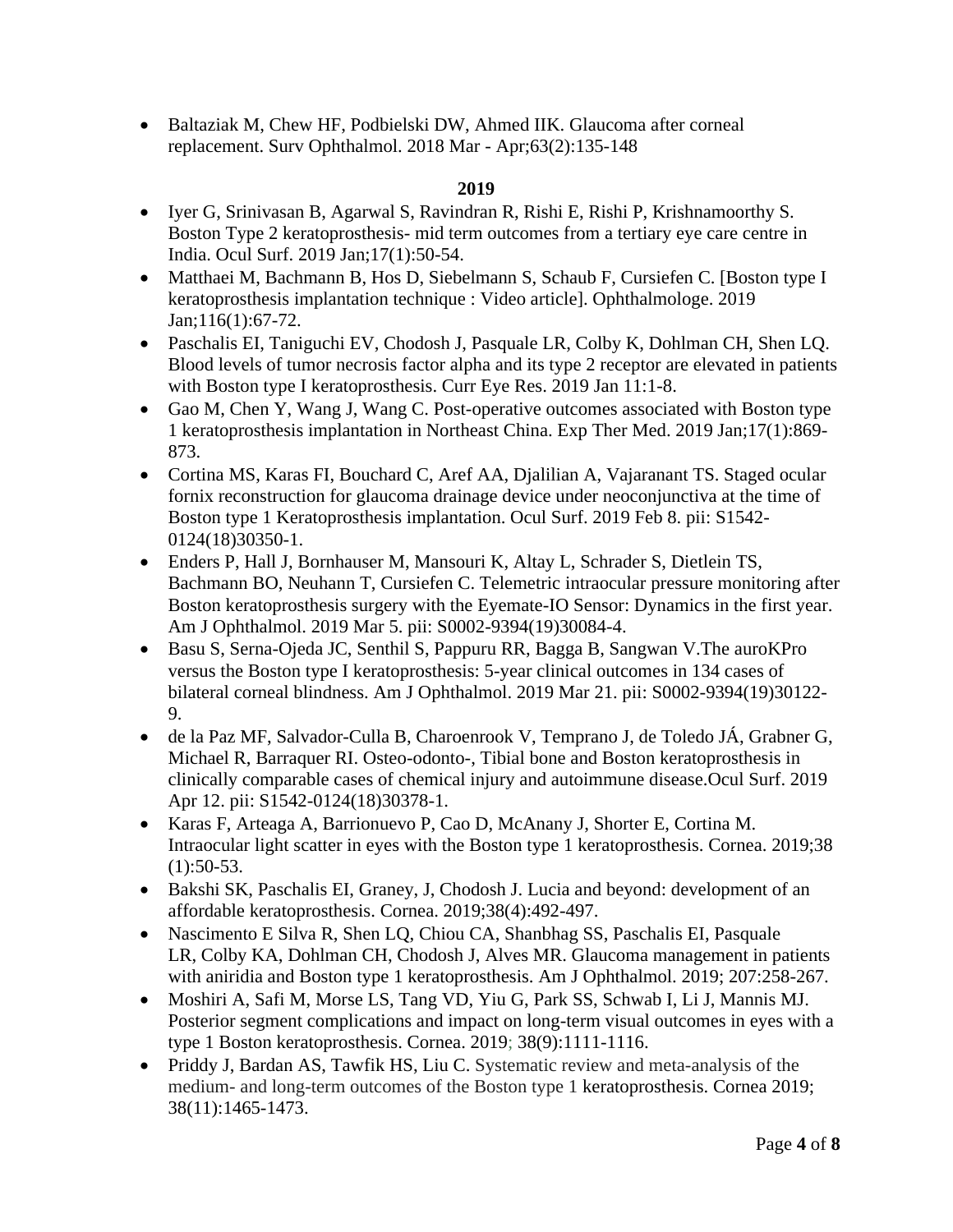- [Khoueir](https://pubmed.ncbi.nlm.nih.gov/?term=Khoueir+Z&cauthor_id=31169563) Z, [Jassim](https://pubmed.ncbi.nlm.nih.gov/?term=Jassim+F&cauthor_id=31169563) F , [Braaf](https://pubmed.ncbi.nlm.nih.gov/?term=Braaf+B&cauthor_id=31169563) B , [Poon](https://pubmed.ncbi.nlm.nih.gov/?term=Poon+LY&cauthor_id=31169563) LY-C , [Tsikata](https://pubmed.ncbi.nlm.nih.gov/?term=Tsikata+E&cauthor_id=31169563) E , [Chodosh](https://pubmed.ncbi.nlm.nih.gov/?term=Chodosh+J&cauthor_id=31169563) J, [Dohlman](https://pubmed.ncbi.nlm.nih.gov/?term=Dohlman+CH&cauthor_id=31169563) CH, [Vakoc](https://pubmed.ncbi.nlm.nih.gov/?term=Vakoc+BJ&cauthor_id=31169563) BJ , [Bouma](https://pubmed.ncbi.nlm.nih.gov/?term=Bouma+BE&cauthor_id=31169563) BE , [de Boer](https://pubmed.ncbi.nlm.nih.gov/?term=de+Boer+JF&cauthor_id=31169563) JF , [Chen](https://pubmed.ncbi.nlm.nih.gov/?term=Chen+TC&cauthor_id=31169563) TC. Three-dimensional optical coherence tomography imaging for glaucoma associated with Boston keratoprosthesis type I and II. J Glaucoma 2019; 28(8):718-726.
- Marchand M, Harissi-Dagher M. Recurrent preseptal cellulitis in Boston keratoprosthesis type II implantation for ocular Stevens-Johnson syndrome. Can J Ophthalmology 2019 September 14. Pii: :S0008-4182(19)30406-5
- [Nascimento E Silva](https://pubmed.ncbi.nlm.nih.gov/?term=Nascimento+E+Silva+R&cauthor_id=31764284) R, [Taniguchi](https://pubmed.ncbi.nlm.nih.gov/?term=Taniguchi+EV&cauthor_id=31764284) EV, [Cruzat](https://pubmed.ncbi.nlm.nih.gov/?term=Cruzat+A&cauthor_id=31764284) A, [Paschalis](https://pubmed.ncbi.nlm.nih.gov/?term=Paschalis+EI&cauthor_id=31764284) EI, [Pasquale](https://pubmed.ncbi.nlm.nih.gov/?term=Pasquale+LR&cauthor_id=31764284) LR, [Colby](https://pubmed.ncbi.nlm.nih.gov/?term=Colby+KA&cauthor_id=31764284) KA, [Dohlman](https://pubmed.ncbi.nlm.nih.gov/?term=Dohlman+CH&cauthor_id=31764284) CH, [Chodosh](https://pubmed.ncbi.nlm.nih.gov/?term=Chodosh+J&cauthor_id=31764284) J, [Shen](https://pubmed.ncbi.nlm.nih.gov/?term=Shen+LQ&cauthor_id=31764284) LQ. Angle anatomy and glaucoma in patients with Boston keratoprosthesis. Cornea 2019 Nov 18. doi: 10.1097/ICO.0000000000002216.

- Szigiato A-A, Bostan C, Nayman T, Harissi-Dagher M. Long-term visual outcomes of the Boston type I keratoprosthesis in Canada. [Br J Ophthalmol.](https://www.ncbi.nlm.nih.gov/pubmed/32066560) 2020 Feb 17.bjophthalmol-2019-315345.
- [Jabbour](https://pubmed.ncbi.nlm.nih.gov/?term=Jabbour+S&cauthor_id=31335536) S, [Harissi-Dagher](https://pubmed.ncbi.nlm.nih.gov/?term=Harissi-Dagher+M&cauthor_id=31335536) M, [Agoumi](https://pubmed.ncbi.nlm.nih.gov/?term=Agoumi+Y&cauthor_id=31335536) Y, [Singh](https://pubmed.ncbi.nlm.nih.gov/?term=Singh+H&cauthor_id=31335536) H, [Robert](https://pubmed.ncbi.nlm.nih.gov/?term=Robert+MC&cauthor_id=31335536) MC. Cyclophotocoagulation in the control of glaucoma in patients with the Boston keratoprosthesis type 1. Cornea 2020; 39(2):181-185.
- [Bostan](https://pubmed.ncbi.nlm.nih.gov/?term=Bostan+C&cauthor_id=31490275) C, [Elfekhfakh](https://pubmed.ncbi.nlm.nih.gov/?term=Elfekhfakh+M&cauthor_id=31490275) M, [Harissi-Dagher](https://pubmed.ncbi.nlm.nih.gov/?term=Harissi-Dagher+M&cauthor_id=31490275) M. Patient-reported vision-related quality of life after Bostontype I keratoprosthesis. Cornea 2020; 39(2):222-228.
- Jerez-Peña M, Salvador-Culla B, de la Paz MF, Barraquer RI. Bilateral Boston keratoprosthesis type 1 in a case of severe Mooren's ulcer. [Eur J Ophthalmol.](https://www.ncbi.nlm.nih.gov/pubmed/32141311) 2020 March 6. 6:1120672120909768.
- [Chen](https://pubmed.ncbi.nlm.nih.gov/?term=Chen+Y&cauthor_id=31977683) Y, [Wang](https://pubmed.ncbi.nlm.nih.gov/?term=Wang+Z&cauthor_id=31977683) C, [Liu](https://pubmed.ncbi.nlm.nih.gov/?term=Liu+Q&cauthor_id=31977683) Q, Wang Z, [Gao](https://pubmed.ncbi.nlm.nih.gov/?term=Gao+M&cauthor_id=31977683) M. Comparison of the clinical efficacy of Boston keratoprosthesis type I and repetitive penetrating keratoplasty for refractory keratopathy . J Craniofac Surg. 2020 Mar/Apr; 31(2):e194-e199.
- [Manachai Nonpassopon](https://pubmed.ncbi.nlm.nih.gov/?term=Nonpassopon+M&cauthor_id=32425503) , [Muanploy Niparugs,](https://pubmed.ncbi.nlm.nih.gov/?term=Niparugs+M&cauthor_id=32425503) Maria Soledad Cortina. Boston Type 1 Keratoprosthesis: Updated Perspectives. Clin Ophthalmol. 2020 Apr; 29; 14:1189-1200.
- [Pui-Chuen Hui](https://pubmed.ncbi.nlm.nih.gov/?term=Hui+PC&cauthor_id=33200051), [Leonardo A Pereira](https://pubmed.ncbi.nlm.nih.gov/?term=Pereira+LA&cauthor_id=33200051), [Renald Dore](https://pubmed.ncbi.nlm.nih.gov/?term=Dore+R&cauthor_id=33200051), [Shengtong Chen](https://pubmed.ncbi.nlm.nih.gov/?term=Chen+S&cauthor_id=33200051) Elise [Taniguchi](https://pubmed.ncbi.nlm.nih.gov/?term=Taniguchi+E&cauthor_id=33200051) , [James Chodosh](https://pubmed.ncbi.nlm.nih.gov/?term=Chodosh+J&cauthor_id=33200051) , [Claes H Dohlman](https://pubmed.ncbi.nlm.nih.gov/?term=Dohlman+CH&cauthor_id=33200051) , [Eleftherios I Paschalis](https://pubmed.ncbi.nlm.nih.gov/?term=Paschalis+EI&cauthor_id=33200051) . Intrinsic Optical Properties of Boston Keratoprosthesis. Transl Vis Sci Technol. 2020 Nov 3; 9(12):10.
- [Liqiang Wang](https://pubmed.ncbi.nlm.nih.gov/?term=Wang+L&cauthor_id=33248213) , [Zongyuan Li](https://pubmed.ncbi.nlm.nih.gov/?term=Li+Z&cauthor_id=33248213) , [Tengyun Wu](https://pubmed.ncbi.nlm.nih.gov/?term=Wu+T&cauthor_id=33248213) , [Anqi Liu](https://pubmed.ncbi.nlm.nih.gov/?term=Liu+A&cauthor_id=33248213) , [Xiezhou He](https://pubmed.ncbi.nlm.nih.gov/?term=He+X&cauthor_id=33248213) , [Shuo Zheng](https://pubmed.ncbi.nlm.nih.gov/?term=Zheng+S&cauthor_id=33248213) , [Tao](https://pubmed.ncbi.nlm.nih.gov/?term=Ye+T&cauthor_id=33248213)  [Ye](https://pubmed.ncbi.nlm.nih.gov/?term=Ye+T&cauthor_id=33248213) , [Liyuan Rong](https://pubmed.ncbi.nlm.nih.gov/?term=Rong+L&cauthor_id=33248213) , [Yifei Huang](https://pubmed.ncbi.nlm.nih.gov/?term=Huang+Y&cauthor_id=33248213) **.** Modified Boston Type-II Keratoprosthesis Implantation with Autologous Auricular Cartilage Reinforcement. Ocul Surf. 2020 Nov 25; S1542- 0124(20)30179-8.
- [Luís Camacho](https://pubmed.ncbi.nlm.nih.gov/?term=Camacho+L&cauthor_id=32881715) , [Anna Soldevila](https://pubmed.ncbi.nlm.nih.gov/?term=Soldevila+A&cauthor_id=32881715) , [María Fideliz de la Paz](https://pubmed.ncbi.nlm.nih.gov/?term=Fideliz+de+la+Paz+M&cauthor_id=32881715) . Transmucosal Boston Keratoprosthesis Type I in a Patient with Advanced Ocular Cicatricial Pemphigoid. Cornea. 2020 Dec; 39(12):1563-1565.
- [Swapna S Shanbhag](https://pubmed.ncbi.nlm.nih.gov/?term=Shanbhag+SS&cauthor_id=32554443) , [Sirisha Senthil](https://pubmed.ncbi.nlm.nih.gov/?term=Senthil+S&cauthor_id=32554443) , [Ashik Mohamed](https://pubmed.ncbi.nlm.nih.gov/?term=Mohamed+A&cauthor_id=32554443) , [Sayan Basu](https://pubmed.ncbi.nlm.nih.gov/?term=Basu+S&cauthor_id=32554443) . Outcomes of the Boston type 1 and the Aurolab keratoprosthesis in eyes with limbal stem cell deficiency. Br J Ophthalmol. 2020 Jun 17; bjophthalmol-2020-316369.
- [Matias Camerati](https://pubmed.ncbi.nlm.nih.gov/?term=Camerati+M&cauthor_id=33170589)<sup>,</sup> [Neal Jaque,](https://pubmed.ncbi.nlm.nih.gov/?term=Jaque+N&cauthor_id=33170589) [Jose Lievano,](https://pubmed.ncbi.nlm.nih.gov/?term=Lievano+J&cauthor_id=33170589) [Maria A Henriquez,](https://pubmed.ncbi.nlm.nih.gov/?term=Henriquez+MA&cauthor_id=33170589) [Luis Izquierdo Jr.](https://pubmed.ncbi.nlm.nih.gov/?term=Izquierdo+L+Jr&cauthor_id=33170589) Automated Keratopigmentation in Boston Type 1 Keratoprosthesis: An Aesthetic Alternative. Cornea. 2020 Dec; 39(12):1578-1580.
- [Kevin K Ma](https://pubmed.ncbi.nlm.nih.gov/?term=Ma+KK&cauthor_id=33252382)<sup>[1](https://pubmed.ncbi.nlm.nih.gov/33252382/#affiliation-1)</sup>, [Stephan Ong Tone,](https://pubmed.ncbi.nlm.nih.gov/?term=Tone+SO&cauthor_id=33252382) [James Chodosh,](https://pubmed.ncbi.nlm.nih.gov/?term=Chodosh+J&cauthor_id=33252382) [Hajirah N Saeed.](https://pubmed.ncbi.nlm.nih.gov/?term=Saeed+HN&cauthor_id=33252382) Ochrobactrum anthropi Keratitis in a Boston Type 1 Keratoprosthesis Recipient. Cornea 2020 Nov 19.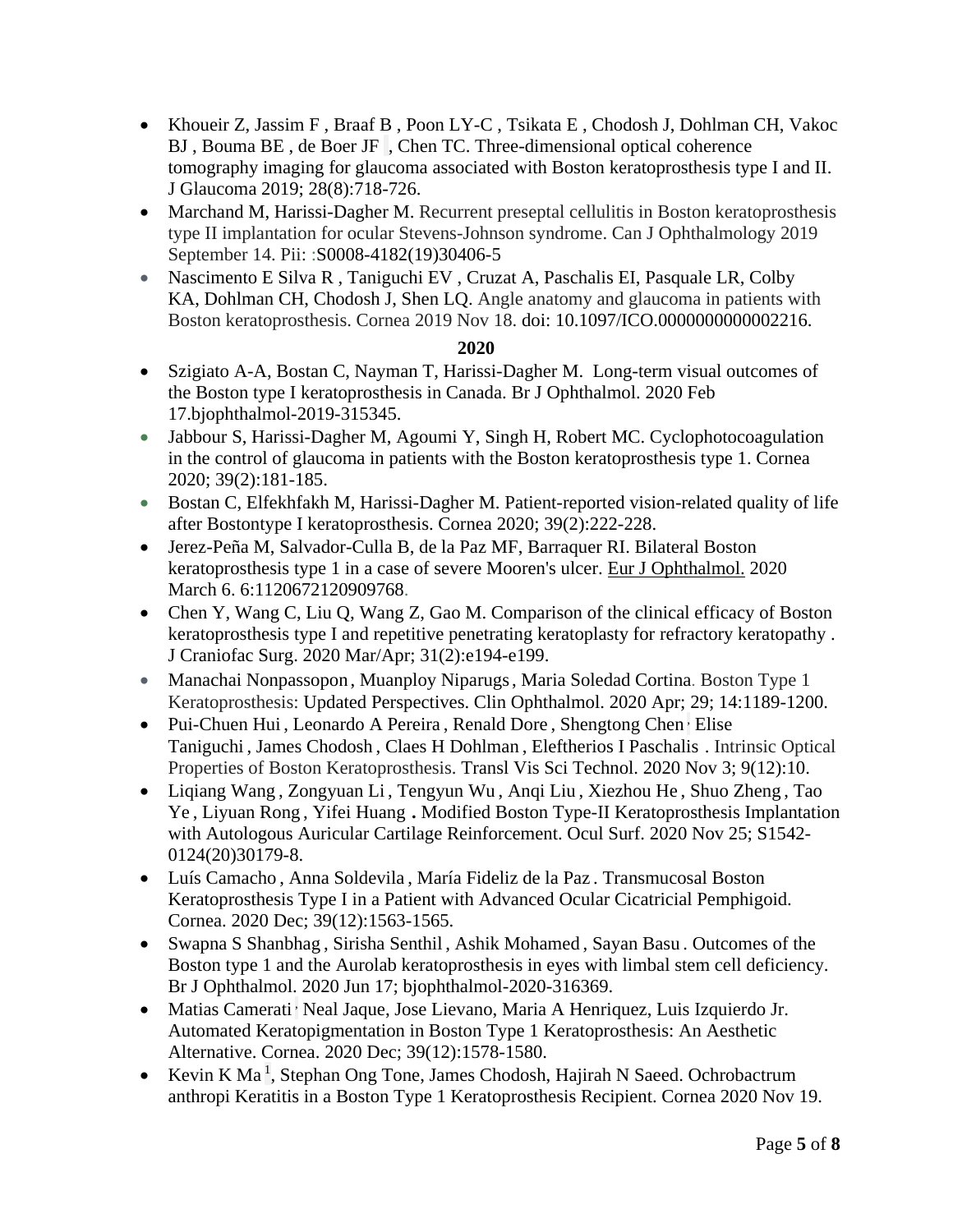- [Levi N Kanu](https://pubmed.ncbi.nlm.nih.gov/?term=Kanu+LN&cauthor_id=32702418), [Muanploy Niparugs,](https://pubmed.ncbi.nlm.nih.gov/?term=Niparugs+M&cauthor_id=32702418) [Manachai Nonpassopon](https://pubmed.ncbi.nlm.nih.gov/?term=Nonpassopon+M&cauthor_id=32702418), [Faris I Karas,](https://pubmed.ncbi.nlm.nih.gov/?term=Karas+FI&cauthor_id=32702418) Jose M de la [Cruz](https://pubmed.ncbi.nlm.nih.gov/?term=de+la+Cruz+JM&cauthor_id=32702418) , [Maria S Cortina](https://pubmed.ncbi.nlm.nih.gov/?term=Cortina+MS&cauthor_id=32702418) . Predictive factors of Boston Type I Keratoprosthesis outcomes: A long-term analysis. Ocul Surf. 2020 Oct; 18(4):613-619.
- [Michael Marchand](https://pubmed.ncbi.nlm.nih.gov/?term=Marchand+M&cauthor_id=31712017), [Mona Harissi-Dagher](https://pubmed.ncbi.nlm.nih.gov/?term=Harissi-Dagher+M&cauthor_id=31712017). Recurrent preseptal cellulitis in Boston keratoprosthesis type II implantation for ocular Stevens-Johnson syndrome. Can J Ophthalmol. 2020 Apr; 55(2):e59-e61.
- [Soumaya Bouhout](https://pubmed.ncbi.nlm.nih.gov/?term=Bouhout+S&cauthor_id=33055084) , [Marie-Claude Robert](https://pubmed.ncbi.nlm.nih.gov/?term=Robert+MC&cauthor_id=33055084) , [Mona Harissi-Dagher](https://pubmed.ncbi.nlm.nih.gov/?term=Harissi-Dagher+M&cauthor_id=33055084) . Mid-term prognosis of type I Boston keratoprosthesis reimplantation. Br J Ophthalmol. 2020 Oct 14; bjophthalmol-2020-317598.
- [Rafaella Nascimento E Silva](https://pubmed.ncbi.nlm.nih.gov/?term=Nascimento+E+Silva+R&cauthor_id=31764284) , [Elise V Taniguchi](https://pubmed.ncbi.nlm.nih.gov/?term=Taniguchi+EV&cauthor_id=31764284) , [Andrea Cruzat](https://pubmed.ncbi.nlm.nih.gov/?term=Cruzat+A&cauthor_id=31764284) , [Eleftherios I](https://pubmed.ncbi.nlm.nih.gov/?term=Paschalis+EI&cauthor_id=31764284)  [Paschalis,](https://pubmed.ncbi.nlm.nih.gov/?term=Paschalis+EI&cauthor_id=31764284) [Louis R Pasquale](https://pubmed.ncbi.nlm.nih.gov/?term=Pasquale+LR&cauthor_id=31764284) , Kathryn [A Colby](https://pubmed.ncbi.nlm.nih.gov/?term=Colby+KA&cauthor_id=31764284) , [Claes H Dohlman](https://pubmed.ncbi.nlm.nih.gov/?term=Dohlman+CH&cauthor_id=31764284) , [James](https://pubmed.ncbi.nlm.nih.gov/?term=Chodosh+J&cauthor_id=31764284)  [Chodosh](https://pubmed.ncbi.nlm.nih.gov/?term=Chodosh+J&cauthor_id=31764284) , [Lucy Q Shen](https://pubmed.ncbi.nlm.nih.gov/?term=Shen+LQ&cauthor_id=31764284) . Angle Anatomy and Glaucoma in Patients with Boston Keratoprosthesis. Cornea. 2020 Jun; 39(6):713-719.
- [Andrei-Alexandru Szigiato](https://pubmed.ncbi.nlm.nih.gov/?term=Szigiato+AA&cauthor_id=32066560), [Cristina Bostan](https://pubmed.ncbi.nlm.nih.gov/?term=Bostan+C&cauthor_id=32066560), [Taylor Nayman](https://pubmed.ncbi.nlm.nih.gov/?term=Nayman+T&cauthor_id=32066560), [Mona Harissi-Dagher](https://pubmed.ncbi.nlm.nih.gov/?term=Harissi-Dagher+M&cauthor_id=32066560). Long-term visual outcomes of the Boston type I keratoprosthesis in Canada. Br J Ophthalmol 2020 Nov; 104(11):1601-1607.
- [Andressa Zanini Fantato Quercia](https://pubmed.ncbi.nlm.nih.gov/?term=Quercia+AZF&cauthor_id=33394853) , [Luzia Diegues Silva,](https://pubmed.ncbi.nlm.nih.gov/?term=Silva+LD&cauthor_id=33394853) [Filipe de Oliveira,](https://pubmed.ncbi.nlm.nih.gov/?term=Oliveira+F&cauthor_id=33394853) [Sergio](https://pubmed.ncbi.nlm.nih.gov/?term=Teixeira+SH&cauthor_id=33394853)  [Henrique Teixeira,](https://pubmed.ncbi.nlm.nih.gov/?term=Teixeira+SH&cauthor_id=33394853) [Luciene Barbosa de Sousa,](https://pubmed.ncbi.nlm.nih.gov/?term=de+Sousa+LB&cauthor_id=33394853) [Lauro Augusto de Oliveira.](https://pubmed.ncbi.nlm.nih.gov/?term=de+Oliveira+LA&cauthor_id=33394853) Visual Field Characteristics of Type I Boston Keratoprosthesis Patients without Glaucoma. J Glaucoma. 2020 Dec 29.
- [Samir Touma](https://pubmed.ncbi.nlm.nih.gov/?term=Touma+S&cauthor_id=33002416), [Mona Harissi-Dagher](https://pubmed.ncbi.nlm.nih.gov/?term=Harissi-Dagher+M&cauthor_id=33002416) . Outcomes and complications of Boston keratoprosthesis type I implantation in unilateral versus bilateral corneal blindness. Can J Ophthalmol. 2020 Sep 28; S0008-4182(20)30741-9.
- [Clemence Bonnet](https://pubmed.ncbi.nlm.nih.gov/?term=Bonnet+C&cauthor_id=33054501)<sup>,</sup> [Ismael Chehaibou](https://pubmed.ncbi.nlm.nih.gov/?term=Chehaibou+I&cauthor_id=33054501), [Reza Ghaffari](https://pubmed.ncbi.nlm.nih.gov/?term=Ghaffari+R&cauthor_id=33054501), [Nicholas J Jackson](https://pubmed.ncbi.nlm.nih.gov/?term=Jackson+NJ&cauthor_id=33054501), Cristina [Bostan](https://pubmed.ncbi.nlm.nih.gov/?term=Bostan+C&cauthor_id=33054501) , [Jean-Pierre Hubschman](https://pubmed.ncbi.nlm.nih.gov/?term=Hubschman+JP&cauthor_id=33054501) , [Mona Harissi-Dagher](https://pubmed.ncbi.nlm.nih.gov/?term=Harissi-Dagher+M&cauthor_id=33054501) , [Anthony J Aldave](https://pubmed.ncbi.nlm.nih.gov/?term=Aldave+AJ&cauthor_id=33054501) . Idiopathic Vitritis after Boston Type 1 Keratoprosthesis Implantation: Incidence, Risk Factors and Outcomes in a Multicentric Cohort. Ocul Immunol Inflamm. 2020 Oct 15; 1-7.
- [Cristina Bostan](https://pubmed.ncbi.nlm.nih.gov/?term=Bostan+C&cauthor_id=33394754)<sup>[1](https://pubmed.ncbi.nlm.nih.gov/33394754/#affiliation-1)</sup>, [Taylor Nayman,](https://pubmed.ncbi.nlm.nih.gov/?term=Nayman+T&cauthor_id=33394754) [Andrei-Alexandru Szigiato,](https://pubmed.ncbi.nlm.nih.gov/?term=Szigiato+AA&cauthor_id=33394754) [Hussein Morfeq,](https://pubmed.ncbi.nlm.nih.gov/?term=Morfeq+H&cauthor_id=33394754) Mona [Harissi-Dagher.](https://pubmed.ncbi.nlm.nih.gov/?term=Harissi-Dagher+M&cauthor_id=33394754) Endophthalmitis in Eyes With the Boston Type I Keratoprosthesis: Incidence, Recurrence, Risk Factors, and Outcomes. Cornea. 2020 Dec 31.
- [Roy Daoud](https://pubmed.ncbi.nlm.nih.gov/?term=Daoud+R&cauthor_id=32777438) , [Saama Sabeti](https://pubmed.ncbi.nlm.nih.gov/?term=Sabeti+S&cauthor_id=32777438) , [Mona Harissi-Dagher](https://pubmed.ncbi.nlm.nih.gov/?term=Harissi-Dagher+M&cauthor_id=32777438) .Management of corneal melt in patients with Boston Keratoprosthesis Type 1: Repair versus repeat. Ocul Surf. 2020 Oct; 18(4):713-717.
- [Takashi Ono,](https://pubmed.ncbi.nlm.nih.gov/?term=Ono+T&cauthor_id=32925428) [Yosai Mori,](https://pubmed.ncbi.nlm.nih.gov/?term=Mori+Y&cauthor_id=32925428) [Ryohei Nejima](https://pubmed.ncbi.nlm.nih.gov/?term=Nejima+R&cauthor_id=32925428) , [Takuya Iwasaki,](https://pubmed.ncbi.nlm.nih.gov/?term=Iwasaki+T&cauthor_id=32925428) [Masahiko](https://pubmed.ncbi.nlm.nih.gov/?term=Fukuda+M&cauthor_id=32925428)  [Fukuda](https://pubmed.ncbi.nlm.nih.gov/?term=Fukuda+M&cauthor_id=32925428) , [Keiichiro Minami,](https://pubmed.ncbi.nlm.nih.gov/?term=Minami+K&cauthor_id=32925428) [Kazunori Miyata](https://pubmed.ncbi.nlm.nih.gov/?term=Miyata+K&cauthor_id=32925428) . Short-term Interim Results of Clinical Outcomes and Complications after Implantation of Boston Keratoprosthesis in Japanese Patients. Cornea. 2020 Nov; 39 Suppl 1:S28-S33.
- [Samar K Basak](https://pubmed.ncbi.nlm.nih.gov/?term=Basak+SK&cauthor_id=32709826), [Soham Basak](https://pubmed.ncbi.nlm.nih.gov/?term=Basak+S&cauthor_id=32709826) .Recurrent cystoid macular edema following Boston keratoprosthesis type-II implantation: A treatment option. Indian J Ophthalmol. 2020 Aug; 68(8):1691-1693.
- [Shaunak K Bakshi,](https://pubmed.ncbi.nlm.nih.gov/?term=Bakshi+SK&cauthor_id=31724985) [John Graney](https://pubmed.ncbi.nlm.nih.gov/?term=Graney+J&cauthor_id=31724985) , [Eleftherios I Paschalis,](https://pubmed.ncbi.nlm.nih.gov/?term=Paschalis+EI&cauthor_id=31724985) [Shweta Agarwal,](https://pubmed.ncbi.nlm.nih.gov/?term=Agarwal+S&cauthor_id=31724985) [Sayan](https://pubmed.ncbi.nlm.nih.gov/?term=Basu+S&cauthor_id=31724985)  [Basu](https://pubmed.ncbi.nlm.nih.gov/?term=Basu+S&cauthor_id=31724985) , [Geetha Iyer,](https://pubmed.ncbi.nlm.nih.gov/?term=Iyer+G&cauthor_id=31724985) [Christopher Liu](https://pubmed.ncbi.nlm.nih.gov/?term=Liu+C&cauthor_id=31724985) , [Bhaskar Srinivasan](https://pubmed.ncbi.nlm.nih.gov/?term=Srinivasan+B&cauthor_id=31724985) , [James Chodosh](https://pubmed.ncbi.nlm.nih.gov/?term=Chodosh+J&cauthor_id=31724985) . Design and Outcomes of a Novel Keratoprosthesis: Addressing Unmet Needs in End-Stage Cicatricial Corneal Blindness. Cornea. 2020 Apr; 39(4):484-490.
- [Yuying Zhang](https://pubmed.ncbi.nlm.nih.gov/?term=Zhang+Y&cauthor_id=32436025), [Zhancong Ou](https://pubmed.ncbi.nlm.nih.gov/?term=Ou+Z&cauthor_id=32436025), [Jin Zhou](https://pubmed.ncbi.nlm.nih.gov/?term=Zhou+J&cauthor_id=32436025), [Jiajie Zhai,](https://pubmed.ncbi.nlm.nih.gov/?term=Zhai+J&cauthor_id=32436025) [Jianjun Gu](https://pubmed.ncbi.nlm.nih.gov/?term=Gu+J&cauthor_id=32436025), [Jiaqi Chen](https://pubmed.ncbi.nlm.nih.gov/?term=Chen+J&cauthor_id=32436025) Treatment of Oculoplastic and Ocular Surface Disease in Eyes Implanted with a Type I Boston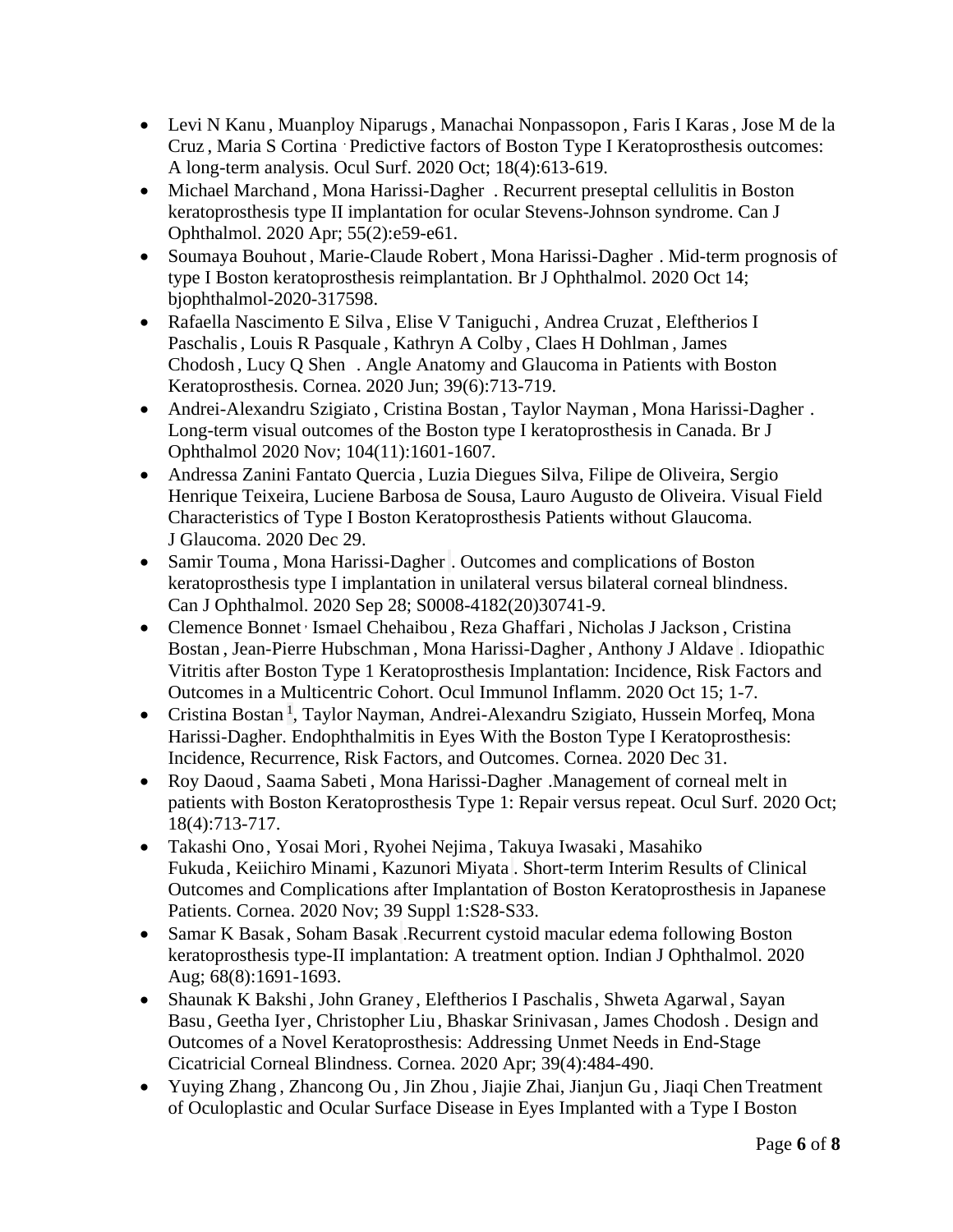Keratoprosthesis in Southern China: A Retrospective Study. Adv Ther. 2020 Jul; 37(7):3206-3222.

- [Luzia Diegues Silva](https://pubmed.ncbi.nlm.nih.gov/?term=Silva+LD&cauthor_id=33093153) , [Albert Santos,](https://pubmed.ncbi.nlm.nih.gov/?term=Santos+A&cauthor_id=33093153) [Flavio Hirai,](https://pubmed.ncbi.nlm.nih.gov/?term=Hirai+F&cauthor_id=33093153) [Norma Allemann](https://pubmed.ncbi.nlm.nih.gov/?term=Allemann+N&cauthor_id=33093153) , [Adriana](https://pubmed.ncbi.nlm.nih.gov/?term=Berezovsky+A&cauthor_id=33093153)  [Berezovsky](https://pubmed.ncbi.nlm.nih.gov/?term=Berezovsky+A&cauthor_id=33093153) , [Solange Rios Salomão](https://pubmed.ncbi.nlm.nih.gov/?term=Salom%C3%A3o+SR&cauthor_id=33093153) , [Paulo Ricardo Chaves de Oliveira](https://pubmed.ncbi.nlm.nih.gov/?term=Oliveira+PRC&cauthor_id=33093153) , [Gabriel](https://pubmed.ncbi.nlm.nih.gov/?term=Andrade+G&cauthor_id=33093153)  [Andrade](https://pubmed.ncbi.nlm.nih.gov/?term=Andrade+G&cauthor_id=33093153) , [André Maia](https://pubmed.ncbi.nlm.nih.gov/?term=Maia+A&cauthor_id=33093153) , [Luciene Barbosa de Sousa](https://pubmed.ncbi.nlm.nih.gov/?term=Sousa+LB&cauthor_id=33093153) , [Lauro Augusto de Oliveira](https://pubmed.ncbi.nlm.nih.gov/?term=Oliveira+LA&cauthor_id=33093153) . B-scan ultrasound, visual electrophysiology and perioperative videoendoscopy for predicting functional results in keratoprosthesis candidates. Br J Ophthalmol. 2020 Oct 22; bjophthalmol-2020-316962.
- [Masako Chen](https://pubmed.ncbi.nlm.nih.gov/?term=Chen+M&cauthor_id=32408386), [Sueko M Ng,](https://pubmed.ncbi.nlm.nih.gov/?term=Ng+SM&cauthor_id=32408386) [Esen K Akpek](https://pubmed.ncbi.nlm.nih.gov/?term=Akpek+EK&cauthor_id=32408386), [Sumayya Ahmad](https://pubmed.ncbi.nlm.nih.gov/?term=Ahmad+S&cauthor_id=32408386) . Artificial corneas versus donor corneas for repeat corneal transplants. Cochrane Database Syst Rev. 2020 May 13; 5(5):CD009561.
- [Joani M Christensen](https://pubmed.ncbi.nlm.nih.gov/?term=Christensen+JM&cauthor_id=31808803) , [Swapna S Shanbhag](https://pubmed.ncbi.nlm.nih.gov/?term=Shanbhag+SS&cauthor_id=31808803) , [Grace C Shih](https://pubmed.ncbi.nlm.nih.gov/?term=Shih+GC&cauthor_id=31808803) , [Jeremy Goverman](https://pubmed.ncbi.nlm.nih.gov/?term=Goverman+J&cauthor_id=31808803) , [Bohdan](https://pubmed.ncbi.nlm.nih.gov/?term=Pomahac+B&cauthor_id=31808803)  [Pomahac](https://pubmed.ncbi.nlm.nih.gov/?term=Pomahac+B&cauthor_id=31808803) , [James Chodosh](https://pubmed.ncbi.nlm.nih.gov/?term=Chodosh+J&cauthor_id=31808803) , [Richard J Ehrlichman](https://pubmed.ncbi.nlm.nih.gov/?term=Ehrlichman+RJ&cauthor_id=31808803) . Multidisciplinary Treatment to Restore Vision in Ocular Burns. J Burn Care Res. 2020 Jul 3; 41(4):859-865.
- [Philip Enders,](https://pubmed.ncbi.nlm.nih.gov/?term=Enders+P&cauthor_id=32339024) [Claus Cursiefen](https://pubmed.ncbi.nlm.nih.gov/?term=Cursiefen+C&cauthor_id=32339024). Device profile of the EYEMATE-IO<sup>TM</sup> system for intraocular pressure monitoring: overview of its safety and efficacy. Expert Rev Med Devices. 2020 Jun; 17(6):491-497.
- [Sophie X Deng,](https://pubmed.ncbi.nlm.nih.gov/?term=Deng+SX&cauthor_id=32639314) [Friedrich Kruse](https://pubmed.ncbi.nlm.nih.gov/?term=Kruse+F&cauthor_id=32639314) , [José A P Gomes,](https://pubmed.ncbi.nlm.nih.gov/?term=Gomes+JAP&cauthor_id=32639314) [Clara C Chan,](https://pubmed.ncbi.nlm.nih.gov/?term=Chan+CC&cauthor_id=32639314) Sheraz Daya, [Reza](https://pubmed.ncbi.nlm.nih.gov/?term=Dana+R&cauthor_id=32639314)  [Dana](https://pubmed.ncbi.nlm.nih.gov/?term=Dana+R&cauthor_id=32639314) , [Francisco C Figueiredo](https://pubmed.ncbi.nlm.nih.gov/?term=Figueiredo+FC&cauthor_id=32639314) , [Shigeru Kinoshita](https://pubmed.ncbi.nlm.nih.gov/?term=Kinoshita+S&cauthor_id=32639314) , [Paolo Rama](https://pubmed.ncbi.nlm.nih.gov/?term=Rama+P&cauthor_id=32639314) , [Virender](https://pubmed.ncbi.nlm.nih.gov/?term=Sangwan+V&cauthor_id=32639314)  [Sangwan,](https://pubmed.ncbi.nlm.nih.gov/?term=Sangwan+V&cauthor_id=32639314) [Allan R Slomovic](https://pubmed.ncbi.nlm.nih.gov/?term=Slomovic+AR&cauthor_id=32639314) , [Donald Tan](https://pubmed.ncbi.nlm.nih.gov/?term=Tan+D&cauthor_id=32639314) , [and the International Limbal Stem Cell](https://pubmed.ncbi.nlm.nih.gov/?term=and+the+International+Limbal+Stem+Cell+Deficiency+Working+Group%5BCorporate+Author%5D)  [Deficiency Working Group.](https://pubmed.ncbi.nlm.nih.gov/?term=and+the+International+Limbal+Stem+Cell+Deficiency+Working+Group%5BCorporate+Author%5D) Global Consensus on the Management of Limbal Stem Cell Deficiency. Cornea. 2020 Oct; 39(10):1291-1302.
- [Chengxin Zhou](https://pubmed.ncbi.nlm.nih.gov/?term=Zhou+C&cauthor_id=32855852), [Arushi Singh](https://pubmed.ncbi.nlm.nih.gov/?term=Singh+A&cauthor_id=32855852), Grace Oian, [Natalie Wolkow](https://pubmed.ncbi.nlm.nih.gov/?term=Wolkow+N&cauthor_id=32855852), Claes H [Dohlman](https://pubmed.ncbi.nlm.nih.gov/?term=Dohlman+CH&cauthor_id=32855852) , [Demetrios G Vavvas,](https://pubmed.ncbi.nlm.nih.gov/?term=Vavvas+DG&cauthor_id=32855852) [James Chodosh](https://pubmed.ncbi.nlm.nih.gov/?term=Chodosh+J&cauthor_id=32855852) , [Eleftherios I Paschalis](https://pubmed.ncbi.nlm.nih.gov/?term=Paschalis+EI&cauthor_id=32855852). Microporous Drug Delivery System for Sustained Anti-VEGF Delivery to the Eye. Transl Vis Sci Technol. 2020 Jul 2; 9(8):5.
- [Sarah Kim,](https://pubmed.ncbi.nlm.nih.gov/?term=Kim+S&cauthor_id=32769678) [Paulo J M Bispo](https://pubmed.ncbi.nlm.nih.gov/?term=Bispo+PJM&cauthor_id=32769678) , [Eden E L Tanner,](https://pubmed.ncbi.nlm.nih.gov/?term=Tanner+EEL&cauthor_id=32769678) [Samir Mitragotri,](https://pubmed.ncbi.nlm.nih.gov/?term=Mitragotri+S&cauthor_id=32769678) [Rafaella N E](https://pubmed.ncbi.nlm.nih.gov/?term=E+Silva+RN&cauthor_id=32769678)  [Silva](https://pubmed.ncbi.nlm.nih.gov/?term=E+Silva+RN&cauthor_id=32769678) , [Ilene Gipson](https://pubmed.ncbi.nlm.nih.gov/?term=Gipson+I&cauthor_id=32769678) , [James Chodosh](https://pubmed.ncbi.nlm.nih.gov/?term=Chodosh+J&cauthor_id=32769678) , [Irmgard Behlau](https://pubmed.ncbi.nlm.nih.gov/?term=Behlau+I&cauthor_id=32769678) , [Eleftherios I Paschalis,](https://pubmed.ncbi.nlm.nih.gov/?term=Paschalis+EI&cauthor_id=32769678) [Michael S](https://pubmed.ncbi.nlm.nih.gov/?term=Gilmore+MS&cauthor_id=32769678)  [Gilmore](https://pubmed.ncbi.nlm.nih.gov/?term=Gilmore+MS&cauthor_id=32769678) , [Claes H Dohlman](https://pubmed.ncbi.nlm.nih.gov/?term=Dohlman+CH&cauthor_id=32769678) . The Search for Antifungal Prophylaxis after Artificial Corneal Surgery-An In Vitro Study. Cornea. 2020 Dec; 39(12):1547-1555.
- [Pui-Chuen Hui,](https://pubmed.ncbi.nlm.nih.gov/?term=Hui+PC&cauthor_id=32246524) [Katia Shtyrkova](https://pubmed.ncbi.nlm.nih.gov/?term=Shtyrkova+K&cauthor_id=32246524) , [Chengxin Zhou](https://pubmed.ncbi.nlm.nih.gov/?term=Zhou+C&cauthor_id=32246524) , [Xiaoniao Chen,](https://pubmed.ncbi.nlm.nih.gov/?term=Chen+X&cauthor_id=32246524) [James](https://pubmed.ncbi.nlm.nih.gov/?term=Chodosh+J&cauthor_id=32246524)  [Chodosh,](https://pubmed.ncbi.nlm.nih.gov/?term=Chodosh+J&cauthor_id=32246524) [Claes H Dohlman](https://pubmed.ncbi.nlm.nih.gov/?term=Dohlman+CH&cauthor_id=32246524) , [Eleftherios I Paschalis](https://pubmed.ncbi.nlm.nih.gov/?term=Paschalis+EI&cauthor_id=32246524) .Implantable self-aligning fiber-optic optomechanical devices for in vivo intraocular pressure-sensing in artificial cornea. J Biophotonics. 2020 Jul; 13(7):e202000031.
- [Andri K Riau](https://pubmed.ncbi.nlm.nih.gov/?term=Riau+AK&cauthor_id=31978623), [Nyein C Lwin](https://pubmed.ncbi.nlm.nih.gov/?term=Lwin+NC&cauthor_id=31978623), [Larisa Gelfand](https://pubmed.ncbi.nlm.nih.gov/?term=Gelfand+L&cauthor_id=31978623), [Huanlong Hu,](https://pubmed.ncbi.nlm.nih.gov/?term=Hu+H&cauthor_id=31978623) [Bo Liedberg](https://pubmed.ncbi.nlm.nih.gov/?term=Liedberg+B&cauthor_id=31978623), James [Chodosh,](https://pubmed.ncbi.nlm.nih.gov/?term=Chodosh+J&cauthor_id=31978623) [Subbu S Venkatraman](https://pubmed.ncbi.nlm.nih.gov/?term=Venkatraman+SS&cauthor_id=31978623) , [Jodhbir S Mehta](https://pubmed.ncbi.nlm.nih.gov/?term=Mehta+JS&cauthor_id=31978623) . Surface modification of corneal prosthesis with nano-hydroxyapatite to enhance in vivo biointegration. Acta Biomater. 2020 Apr 15; 107: 299-312.